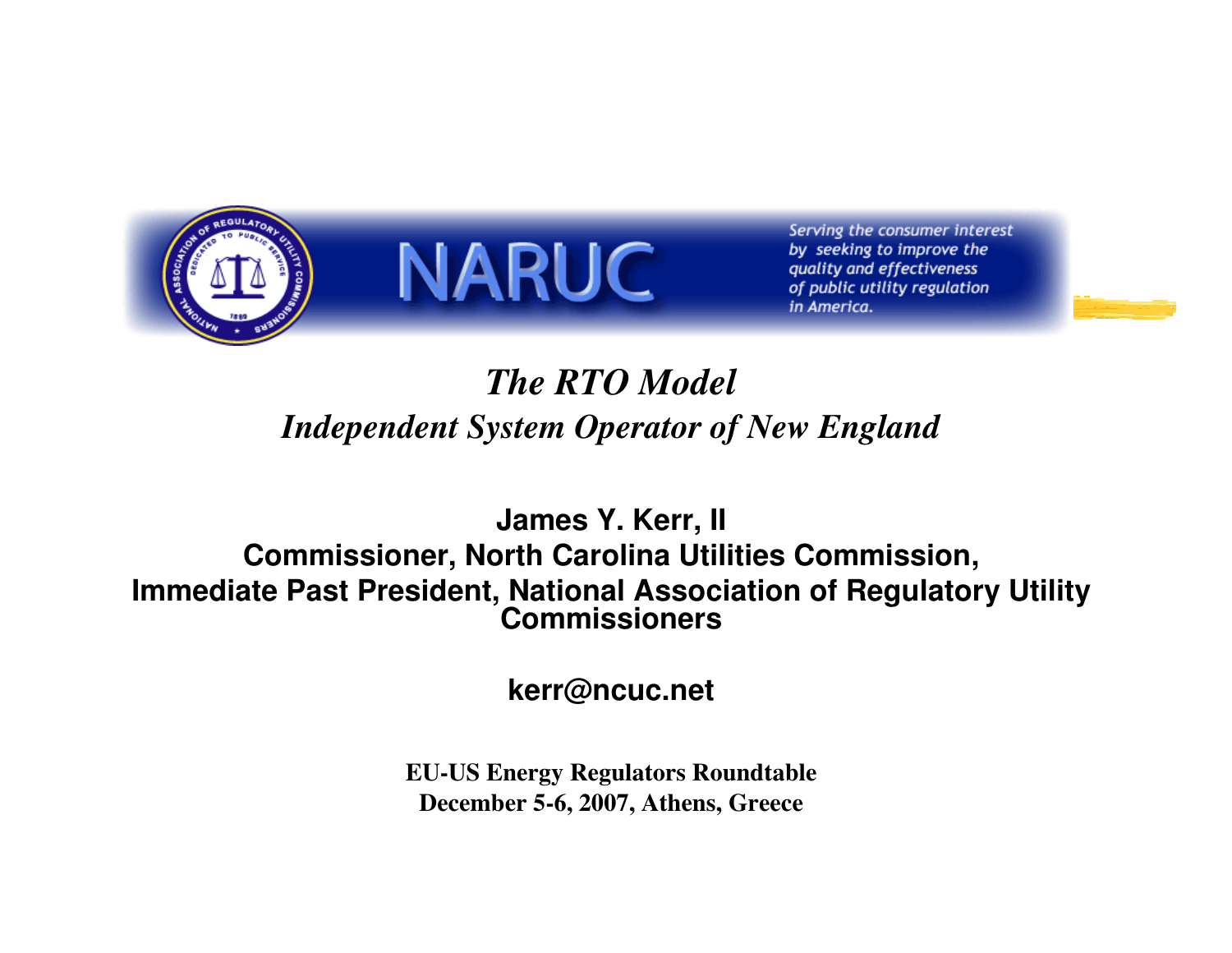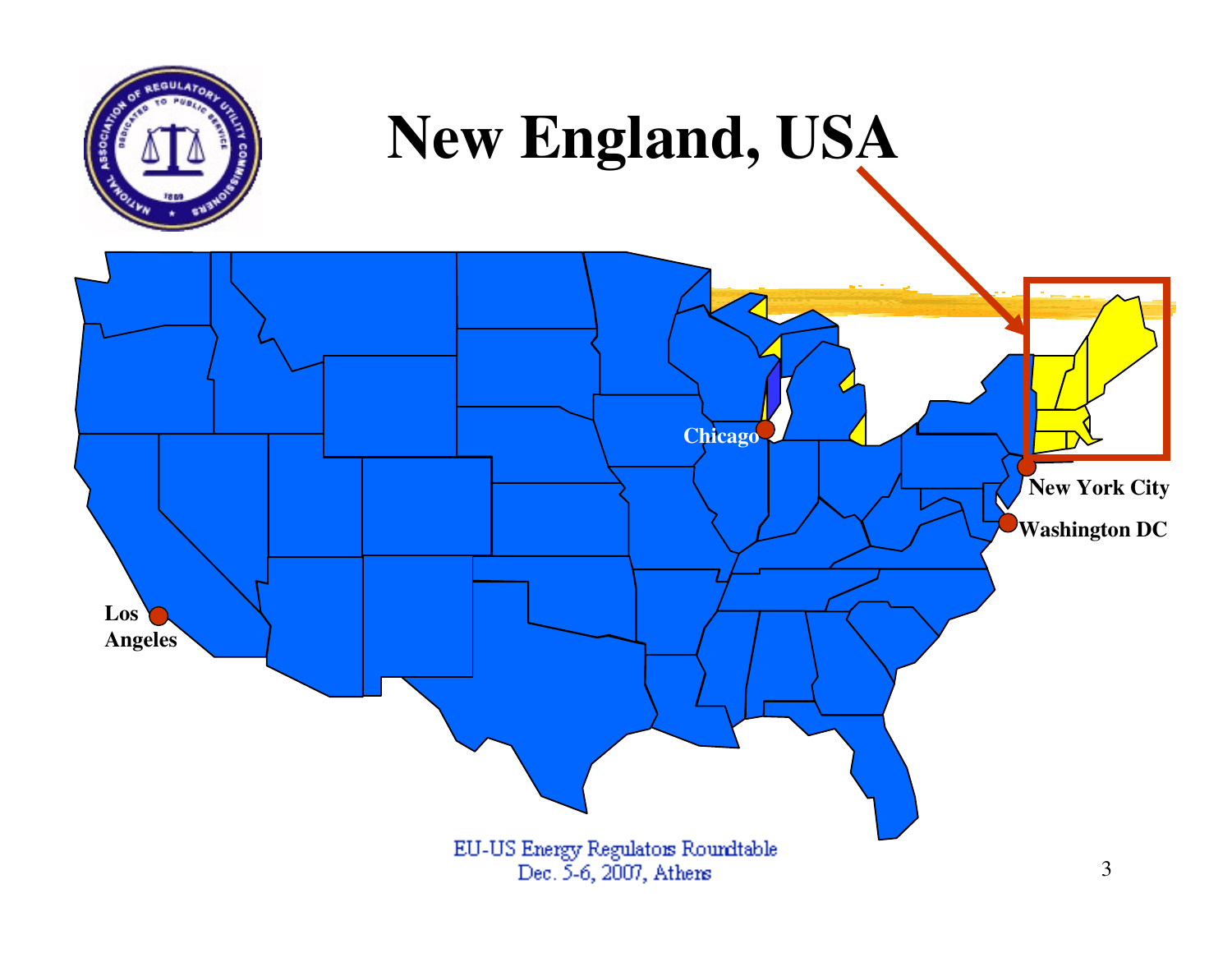

### **New England's Electric Power Grid**

- $\blacktriangleright$ **6.5 million customer meters**
- $\blacktriangleright$ **Population: 14 million**
- $\blacktriangleright$ **350+ generators**
- **8,000+ miles of high voltage transmission lines**
- **12 interconnections to 3 neighboring systems:**

**New York, New Brunswick, Quebec**

- **31,000 megawatts (MW) of installed generating capacity**
- **5 satellite control centers**
- **300+ market participants**
- $\blacktriangleright$  **Summer peaking system** 
	- **Summer: 28,130 MW (8/06)**<br>Sa Winton: 22,818 MW (1/04)
	-

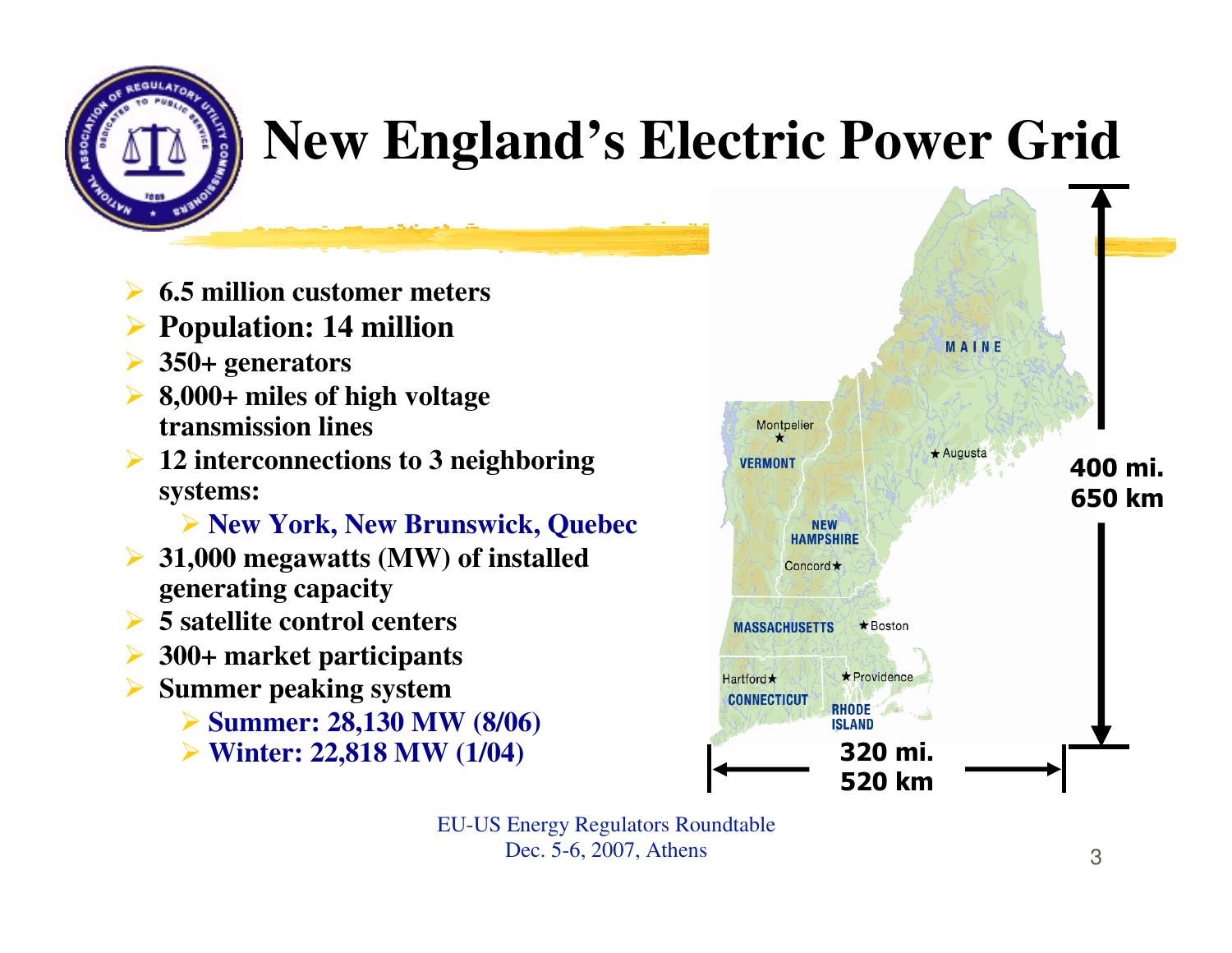

### **Electric Industry Restructuring1996: FERC Issued Order 888**

- **Required all vertically-integrated Investor Owned Utilities (IOUs) to file an Open Access Transmission Tariff (OATT) that would provide universal access to the transmission grid for all qualified users**
- $\sum_{i=1}^{n}$ **Foundation for creating competitive Wholesale Power markets**
- $\blacktriangleright$ **Introduced market-based rates for Wholesale power sales**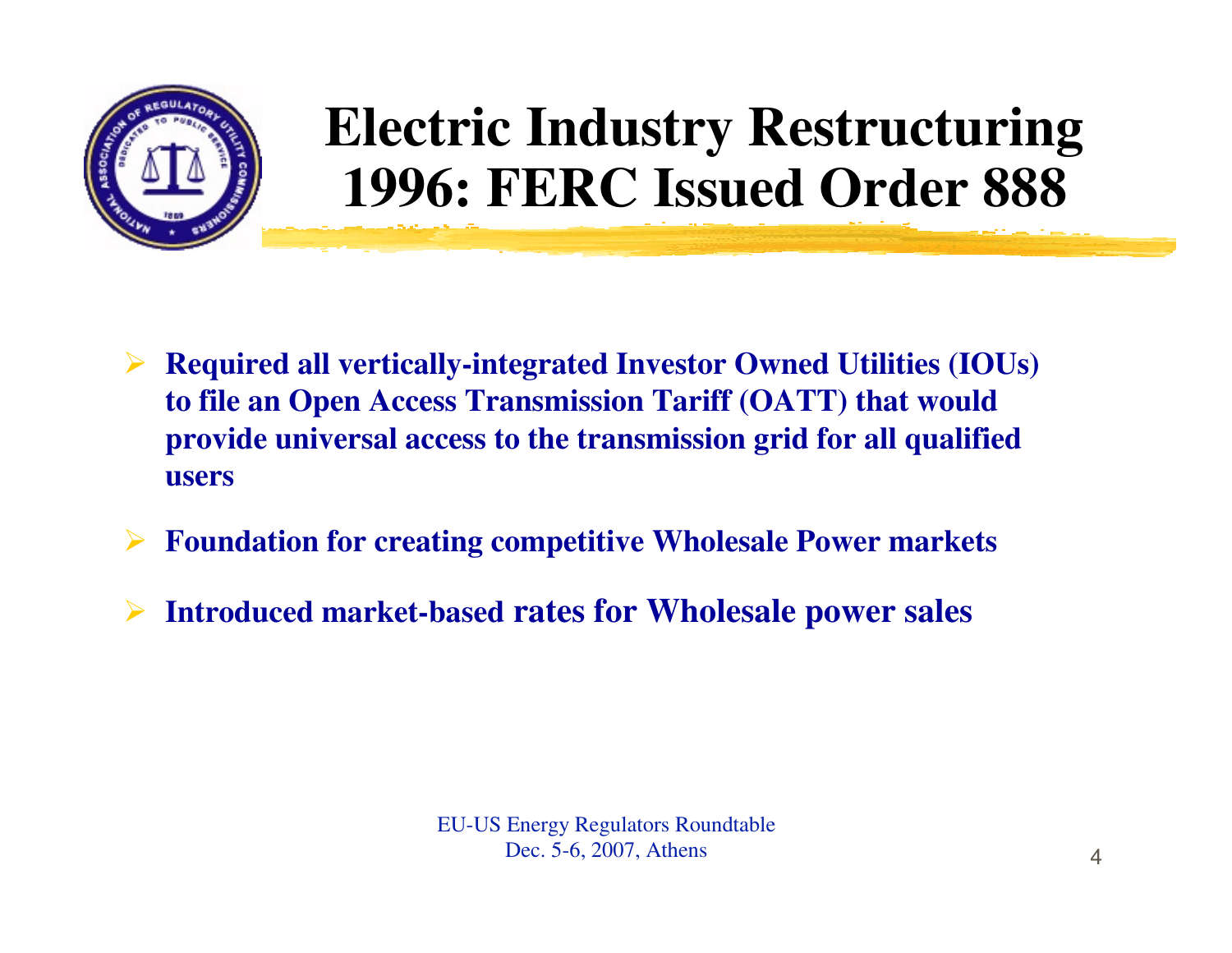

## **Electric Industry Restructuring1996: FERC Issued Order 888 (cont.)**

- $\blacktriangleright$  **Provided non-discriminatory access to the power transmission system**
- **Developed guidelines for recovery of stranded costs**
- **Promoted transparency of information about the bulk power transmission system**
- $\blacktriangleright$  **Also provided guidance regarding the formation of the independent system operators (ISOs)**
- **Efforts by FERC and the States to bring competition to the electric power industry are collectively referred to as restructuring**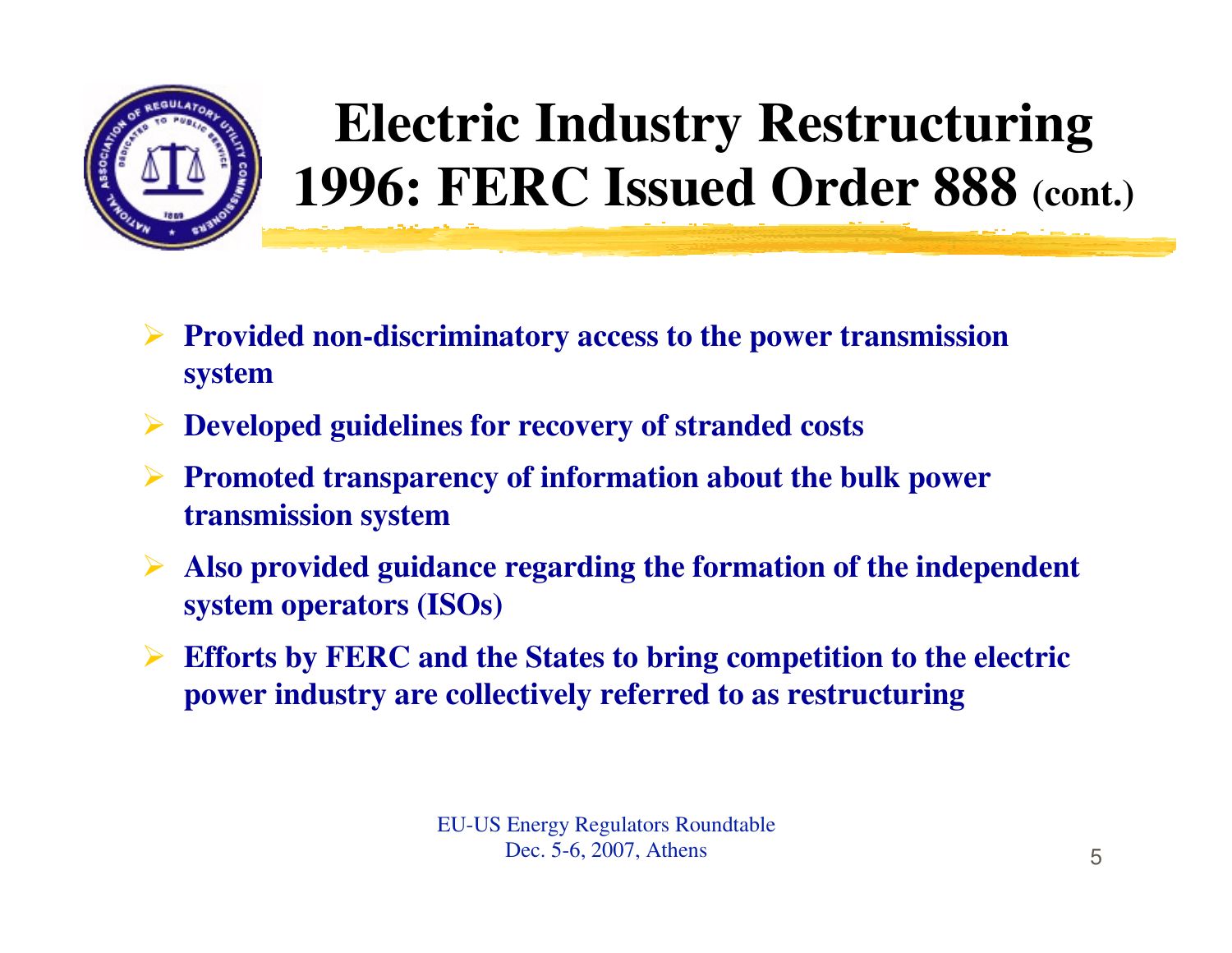

### **Electric Industry Restructuring1999: FERC Issued Order 2000**

- $\blacktriangleright$  **Required each public utility that owns, operates, or control facilities for the transmission of elcetric energy in interstate commerce make certain filings with respect to forming & participating in an RTO**
- $\blacktriangleright$  **RTOs control & operate the grid; They promote efficiency, reliability, and ensure non-discrimination in electric transmission services & regional system planning**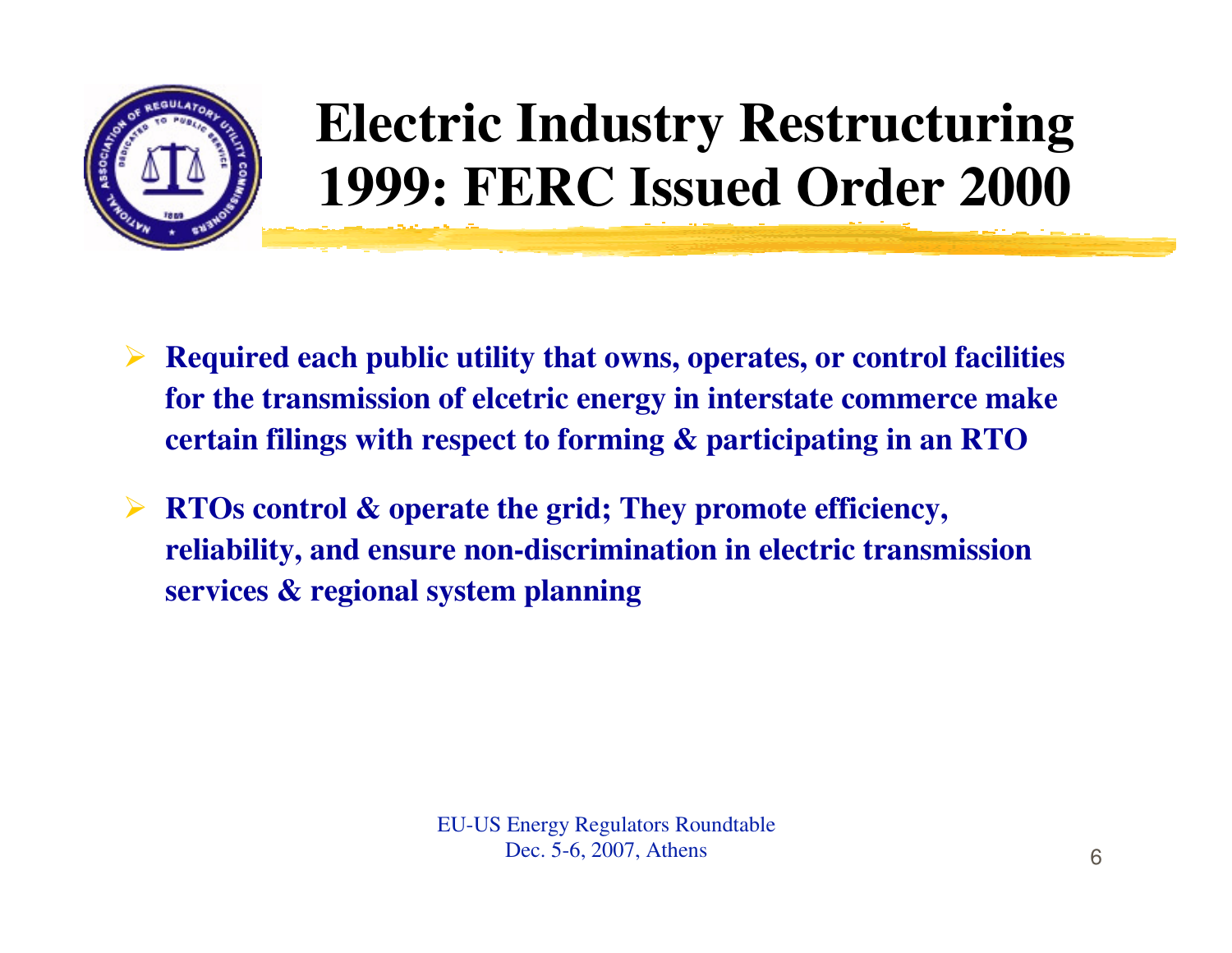

### **Electric Industry Restructuring2002: FERC Standard Market Design**

- $\triangleright$ **Rule-making proposal only**
- $\blacktriangleright$ **Docket RM01-12-000, October 25, 2002**
- $\blacktriangleright$  **Proposed standardized & uniform design of markets for ISOs/RTOs**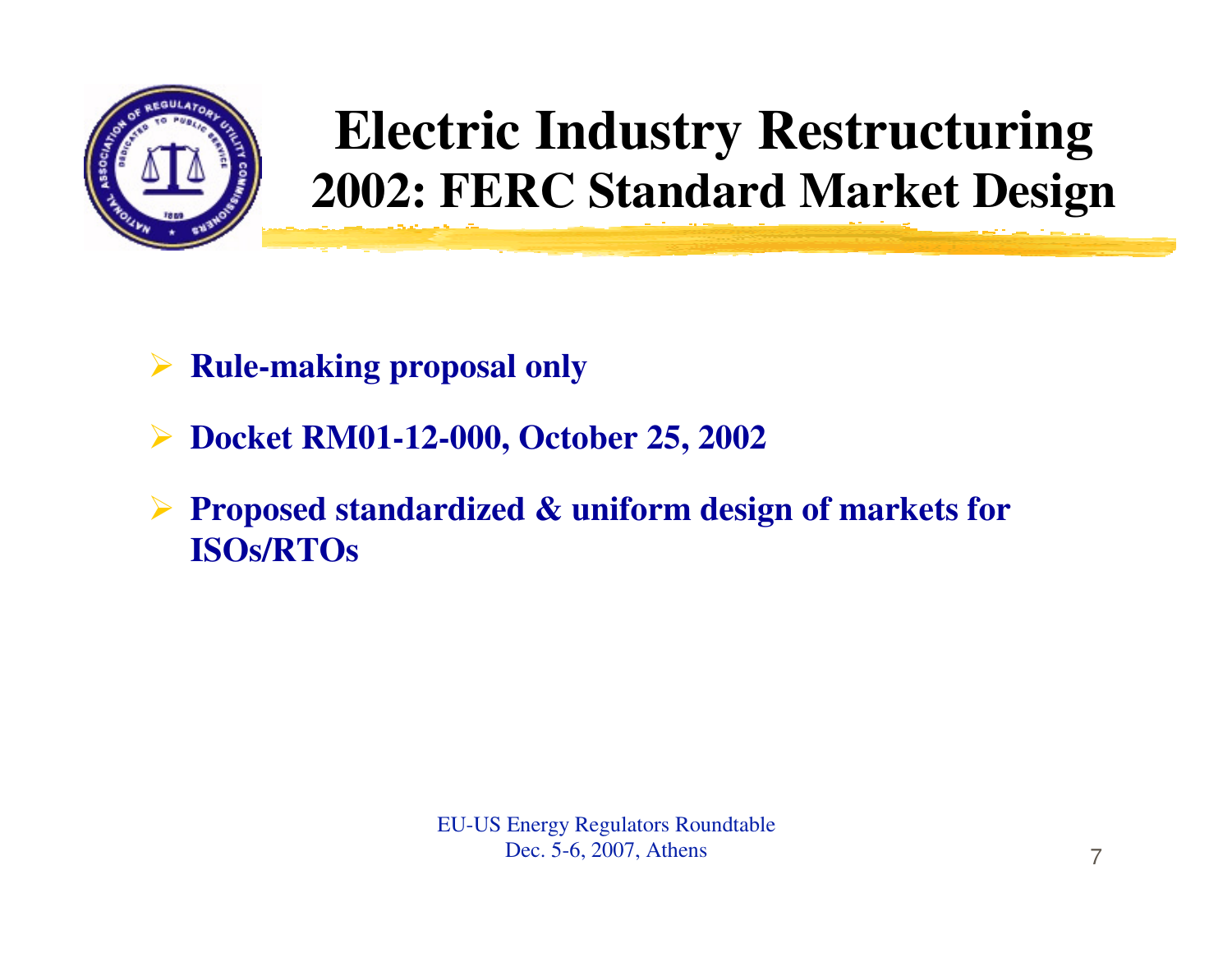

### **Electric Industry Restructuring2005: FERC Terminates Docket RM01-12-000**

#### $\blacktriangleright$ **July 19, 2005: FERC terminates docket RM01-12-000**

- $\blacktriangleright$  **FERC: "We are exercising our discretion to terminate this proceeding. FERC calls for wholesale markets & RTO development to move forward voluntarily in the regions where they have not been developed**
- $\blacktriangleright$  **Today, while some observers argue that deregulation should be scrapped, others argue that deregulation is a noble endeavor & that these problems can be solved with structural adjustments tothe markets**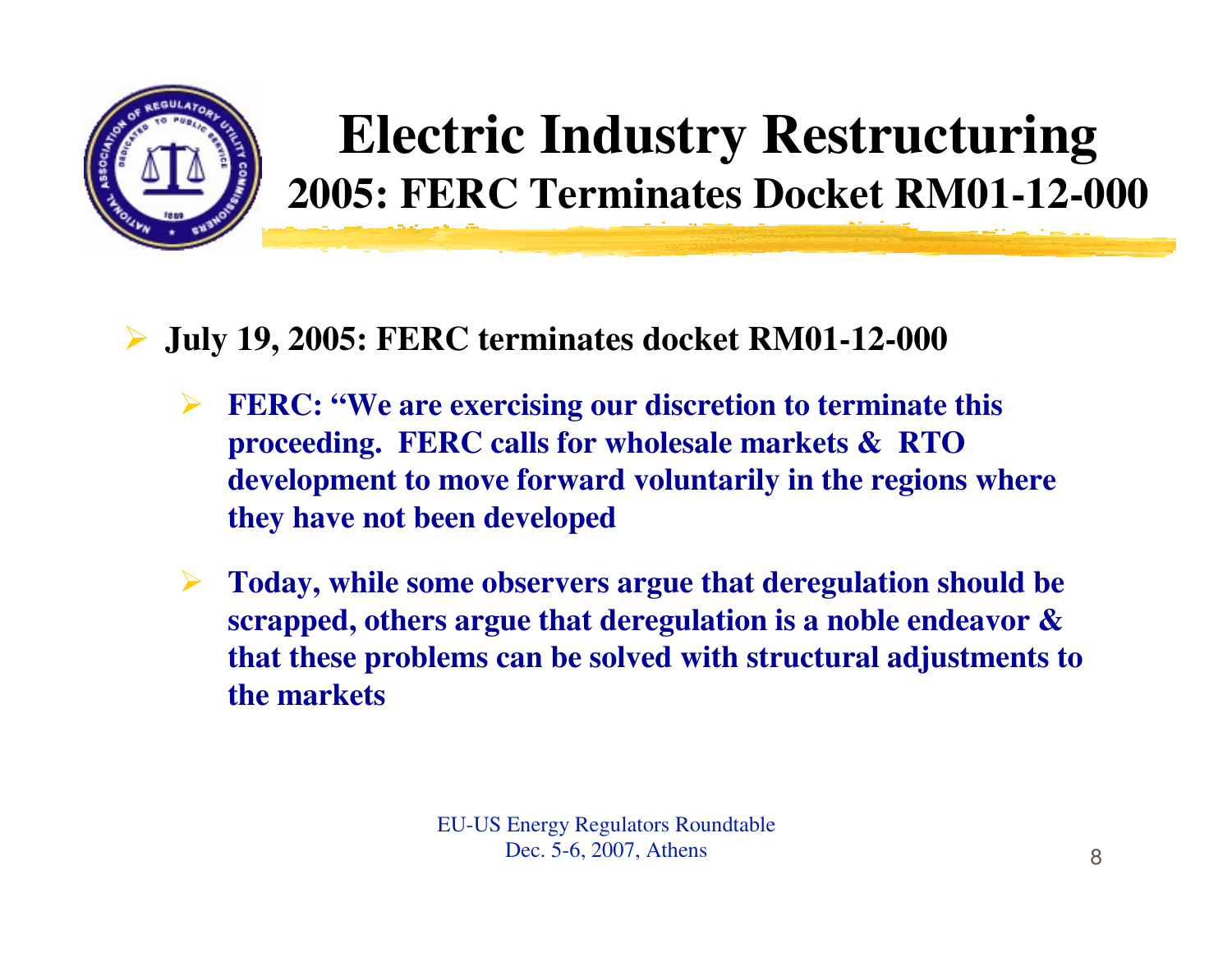

### **RTO Model Independent Operator of New England(ISO-NE)**

| <b>November 9, 1965: Northeast Blackout shuts down power</b><br>for 30 million customers                                                                | <b>1960</b> |  |
|---------------------------------------------------------------------------------------------------------------------------------------------------------|-------------|--|
| <b>January 1966: Northeast Power Coordinating Council</b><br>(NPCC) formed to improve system reliability                                                |             |  |
| <b>1971:</b> New England Power Pool (NEPOOL) created to<br>establish a central dispatch system & enhance system<br>reliability                          | <b>1970</b> |  |
| <b>1996: FERC Order 888 deregulates generation portion of</b><br>the wholesale electric power market & implements open<br>access for transmission lines | <b>1980</b> |  |
| July 1, 1997: ISO-NE created to manage the regional bulk<br>power system & new wholesale markets & ensure access to<br>transmission systems             | <b>1990</b> |  |
| May 1, 1999: ISO-NE begins managing restructured<br>regional wholesale power markets                                                                    | <b>2000</b> |  |
| <b>EU-US Energy Regulators Roundtable</b><br>Dec. 5-6, 2007, Athens                                                                                     | 9           |  |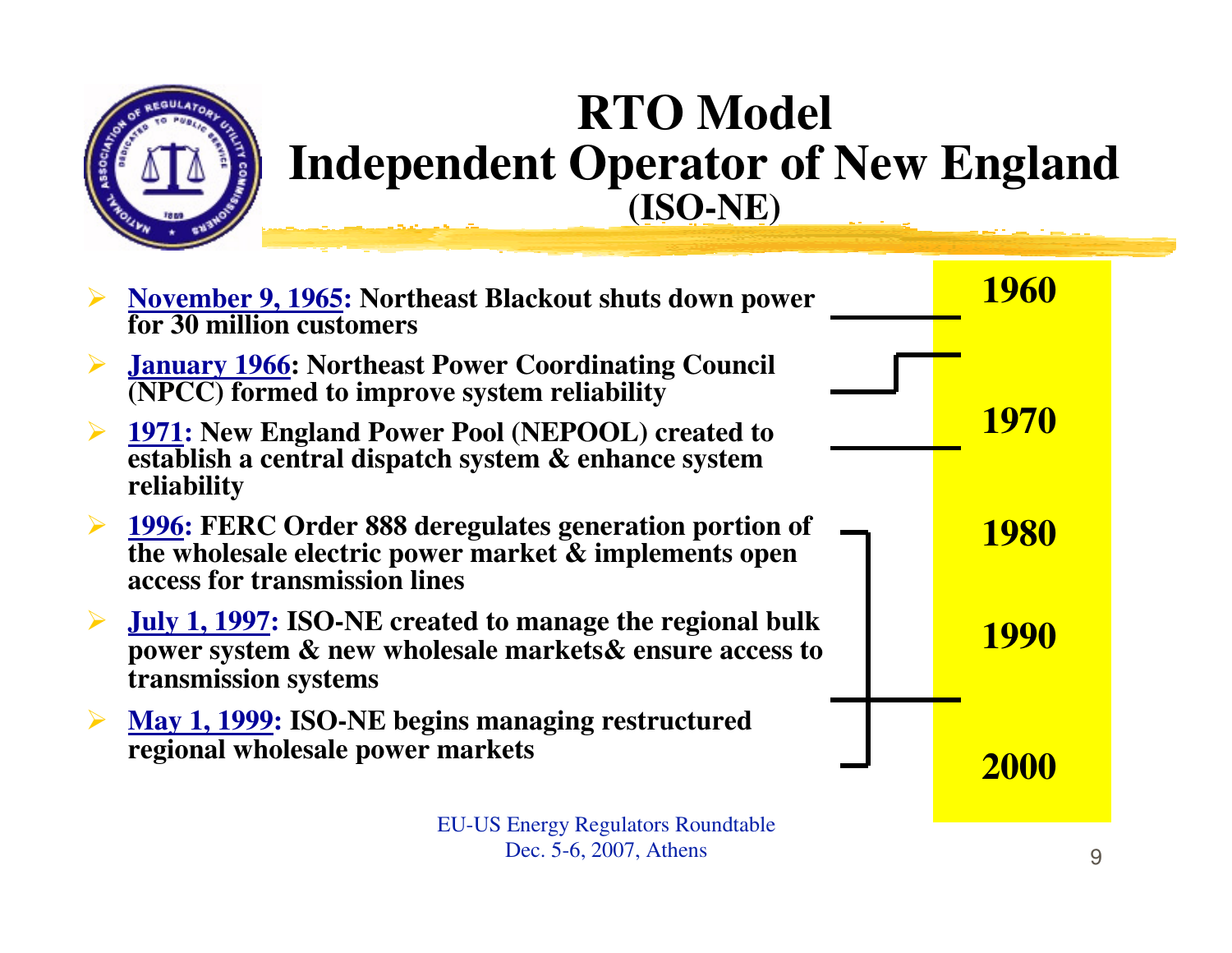

### **RTO Model Independent Operator of New England(ISO-NE)**

| <b>June 2001: ISO-NE proposes Standard market design,</b><br>rules to govern new wholesale markets       | 2001 |
|----------------------------------------------------------------------------------------------------------|------|
| <b>January 2003: ISO-NE Board of Directors votes</b><br>unanimously to pursue creation of an RTO for New | 2002 |
| <b>England</b>                                                                                           | 2003 |
| <b>March 2003: ISO-NE implements Standard Market</b><br><b>Design</b>                                    |      |
| <b>March 2004: FERC conditionally approves ISO-NE as</b><br>an RTO                                       | 2004 |
| <b>February 2005: ISO-NE begins operation as an RTO</b>                                                  | 2005 |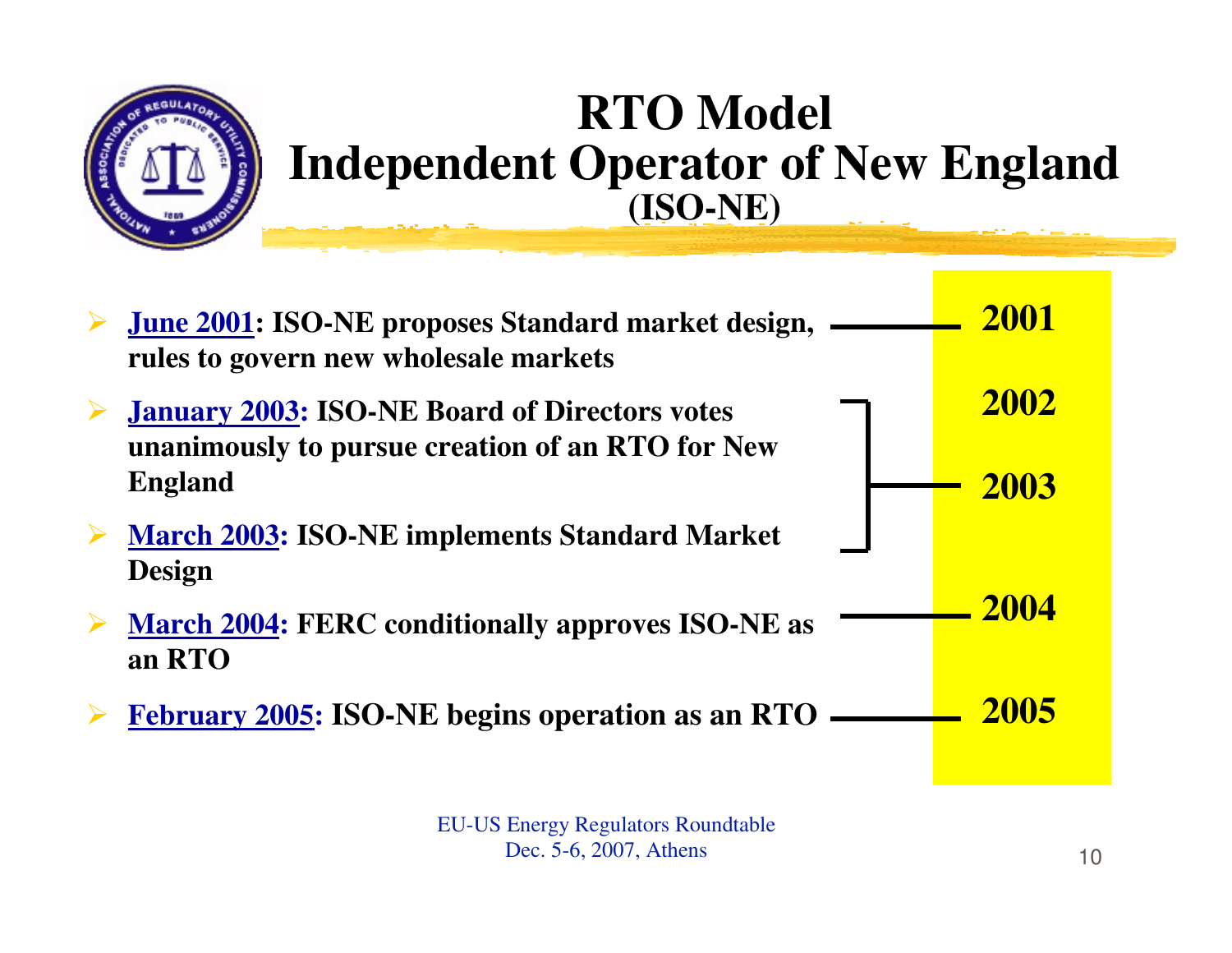

# **An RTO: What Changes?**

- $\blacktriangleright$  **RTO becomes "Transmission Provider"**
	- **Role defined in Transmission Operating Agreement**
	- $\blacktriangleright$ **Increased operational control & authority for reliability**
	- $\blacktriangleright$  **Responsible for Tariff, manuals, Operating Procedures & Info Policy**
- **New Market Rule development process**
	- $\blacktriangleright$ **RTO develops & files market rules with FERC**
	- $\blacktriangleright$  **NEPOOL becomes advisory, although Participants' alternative proposals are submitted in certain instances**
- $\blacktriangleright$ **Enhanced seams resolution & regional planning**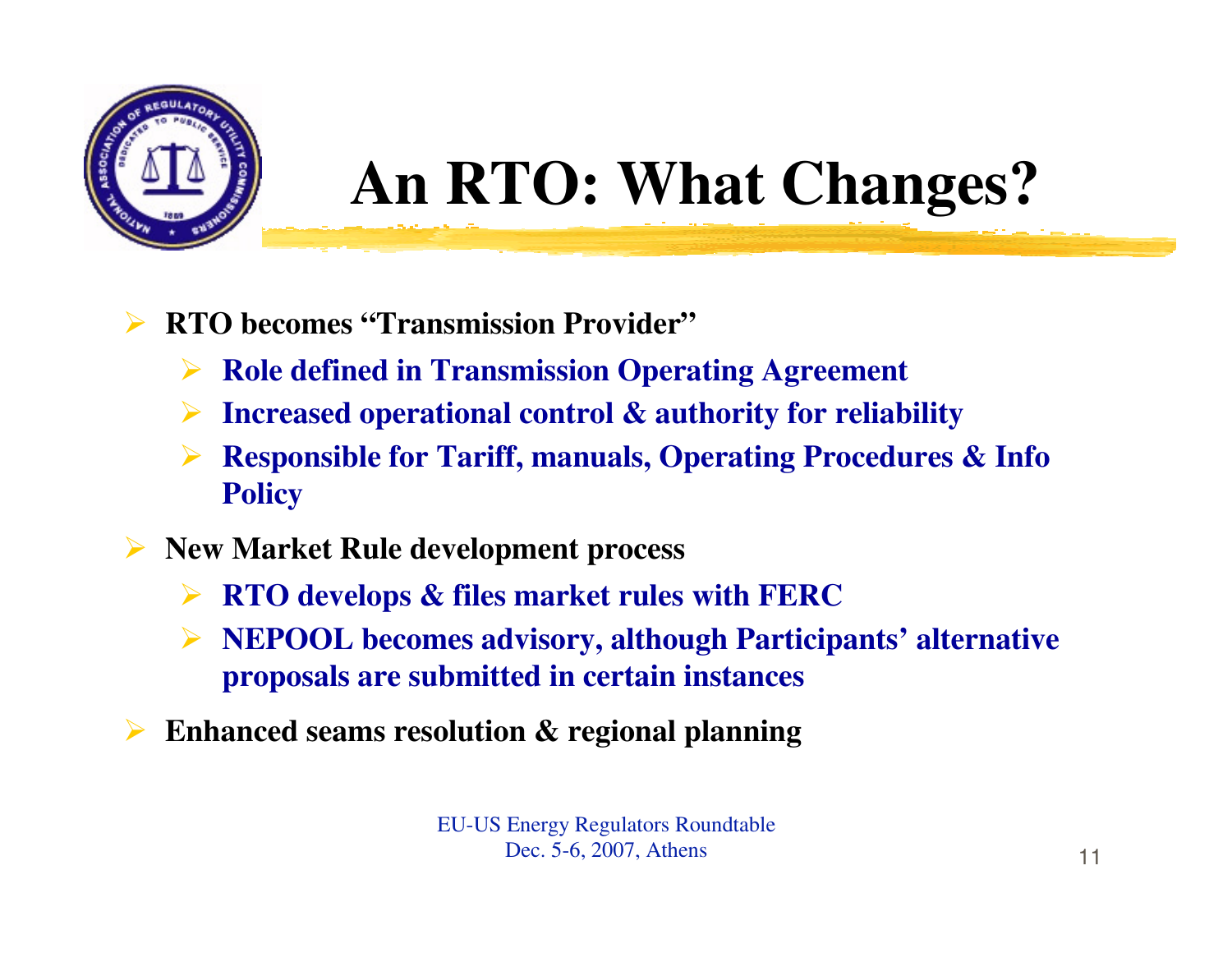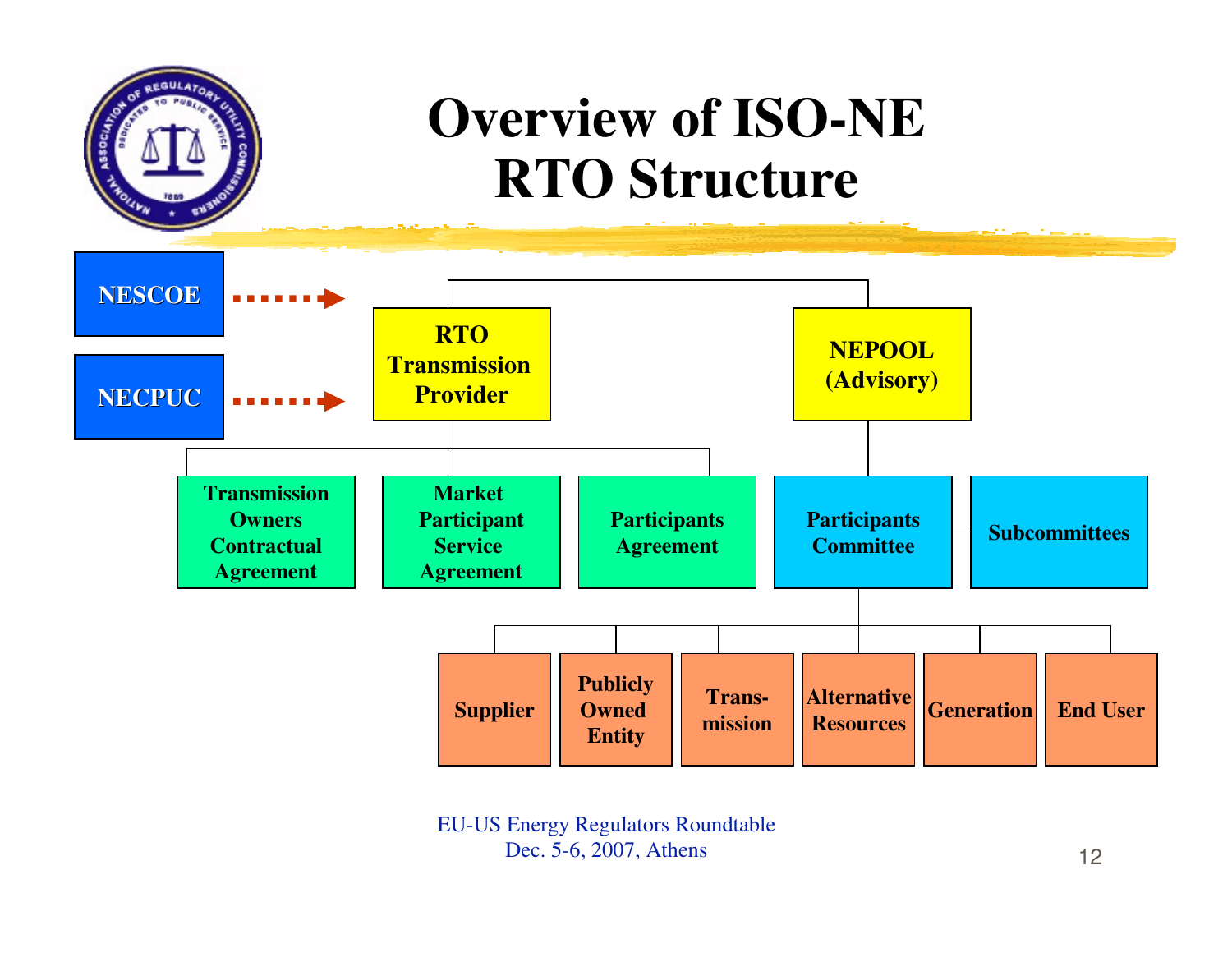

# **Role of ISO-New England**

#### $\blacktriangleright$ **ISO-NE has three primary responsibilities:**

- **Operation of New England's bulk electric power system, including centrally dispatched generation & management of the region's interstate high-voltage transmission lines**
- **Development, oversight, and fair administration of New England's wholesale electricity marketplace through which bulk power has been bought, sold, and traded**
- **Management of planning processes of the bulk power system & wholesale markets**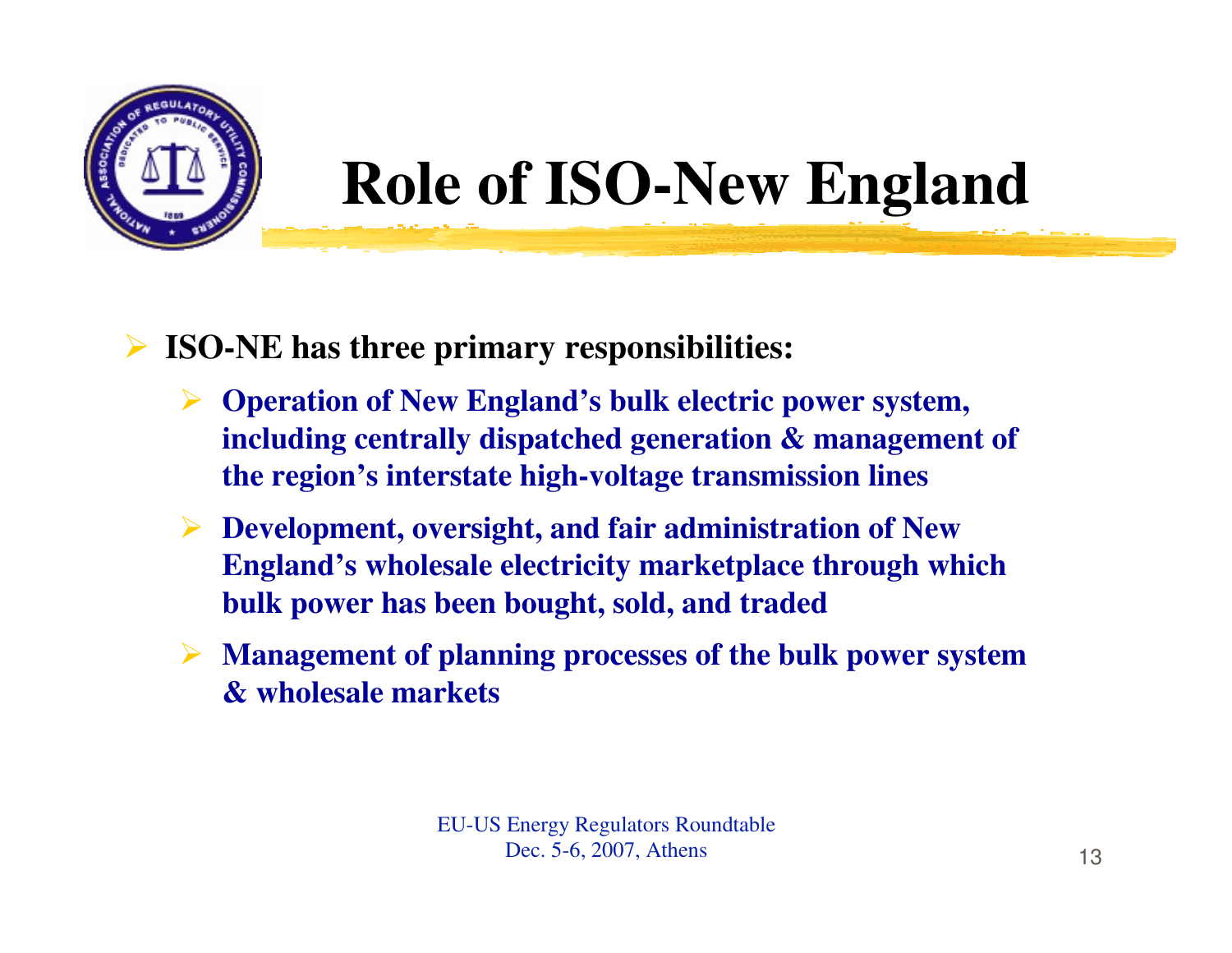

# **ISO-NE Operations**

#### $\blacktriangleright$ **24/365 Power System Operations**

- $\blacktriangleright$  **Dispatch bulk power system to continuously balance supply & demand**
- $\blacktriangleright$ **Analyze power system to react to power system events**
- $\triangleright$  **Provide hourly updates on load forecast & available generation**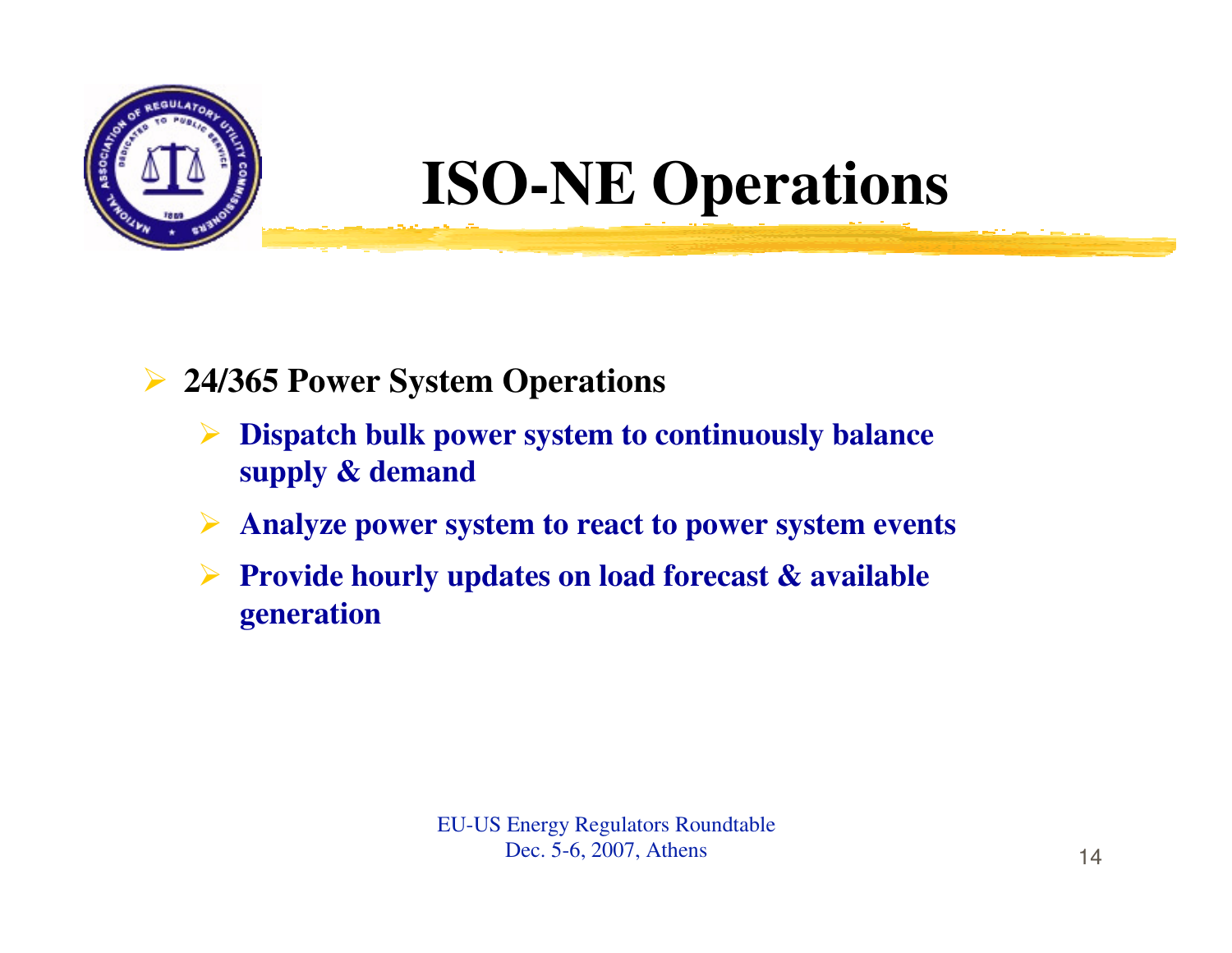

# **ISO-NE Markets**

### **Market Administration**

- **Administer "Day Ahead" & "Real Time" energy spot markets**
- **Capacity market**
- **Ancillary service markets**
- **Market Settlement** 
	- **Financial settlement of wholesale markets valued at \$7 billion annually**
- **Market Monitoring**
	- $\blacktriangleright$ **Mitigate when appropriate**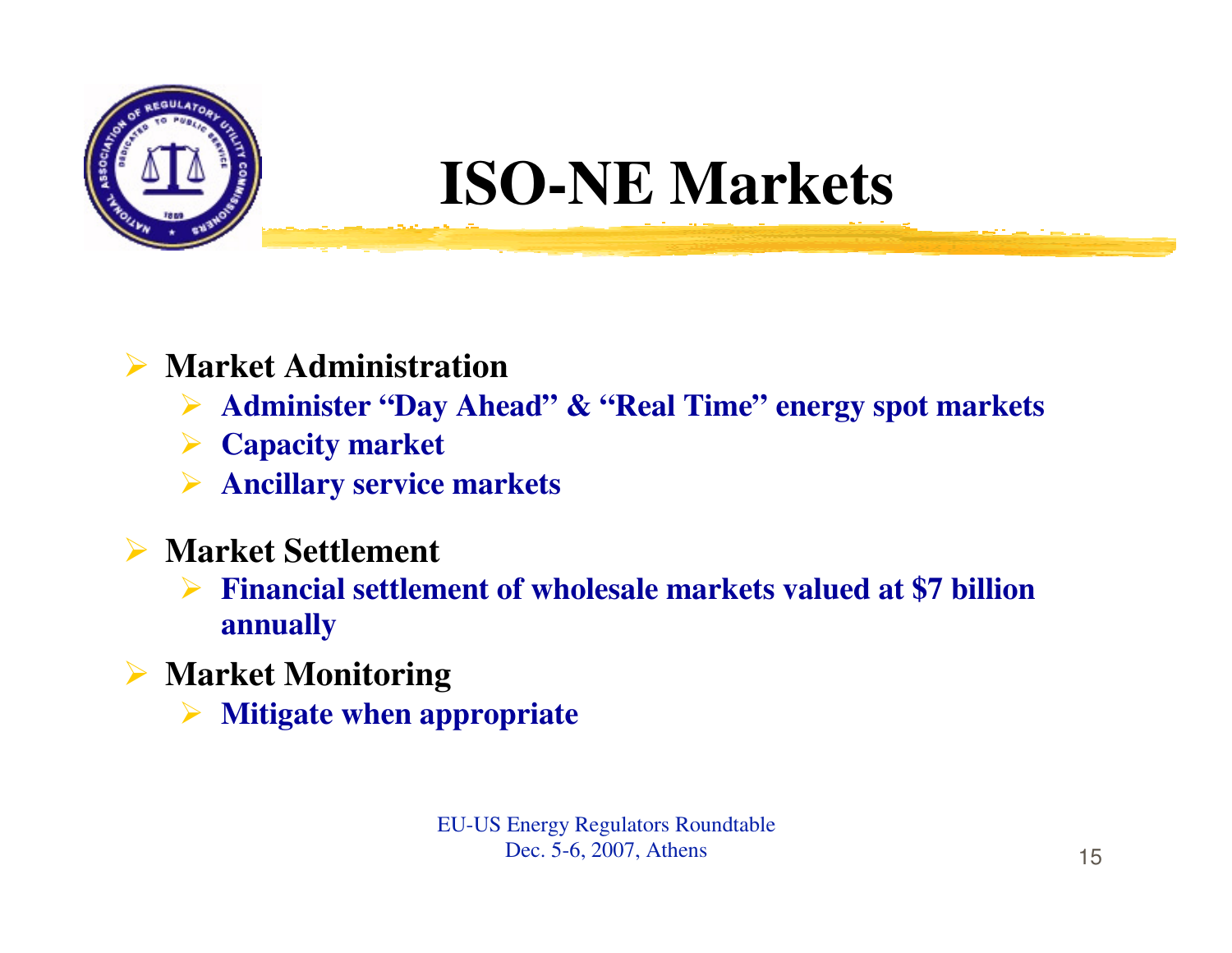

### **Essential Features of New England Wholesale Electric Energy Markets**

- $\blacktriangleright$  **Multi-Settlement Energy Market**
	- $\blacktriangleright$ **Day Ahead and Real Time**
- **Locational Marginal Pricing (LMP)**
	- $\blacktriangleright$  **LMP is designed to reveal the price of producing power at the specific location**
	- $\blacktriangleright$ **Over 900 locations**
- **Enhanced Risk management Tools**
	- $\blacktriangleright$ **Bilateral Transaction**
	- $\blacktriangleright$ **Day Ahead Market (DAM)**
	- $\blacktriangleright$ **Financial Transmission Rights (FTRs)**
- $\blacktriangleright$ **Market Monitoring and Mitigation**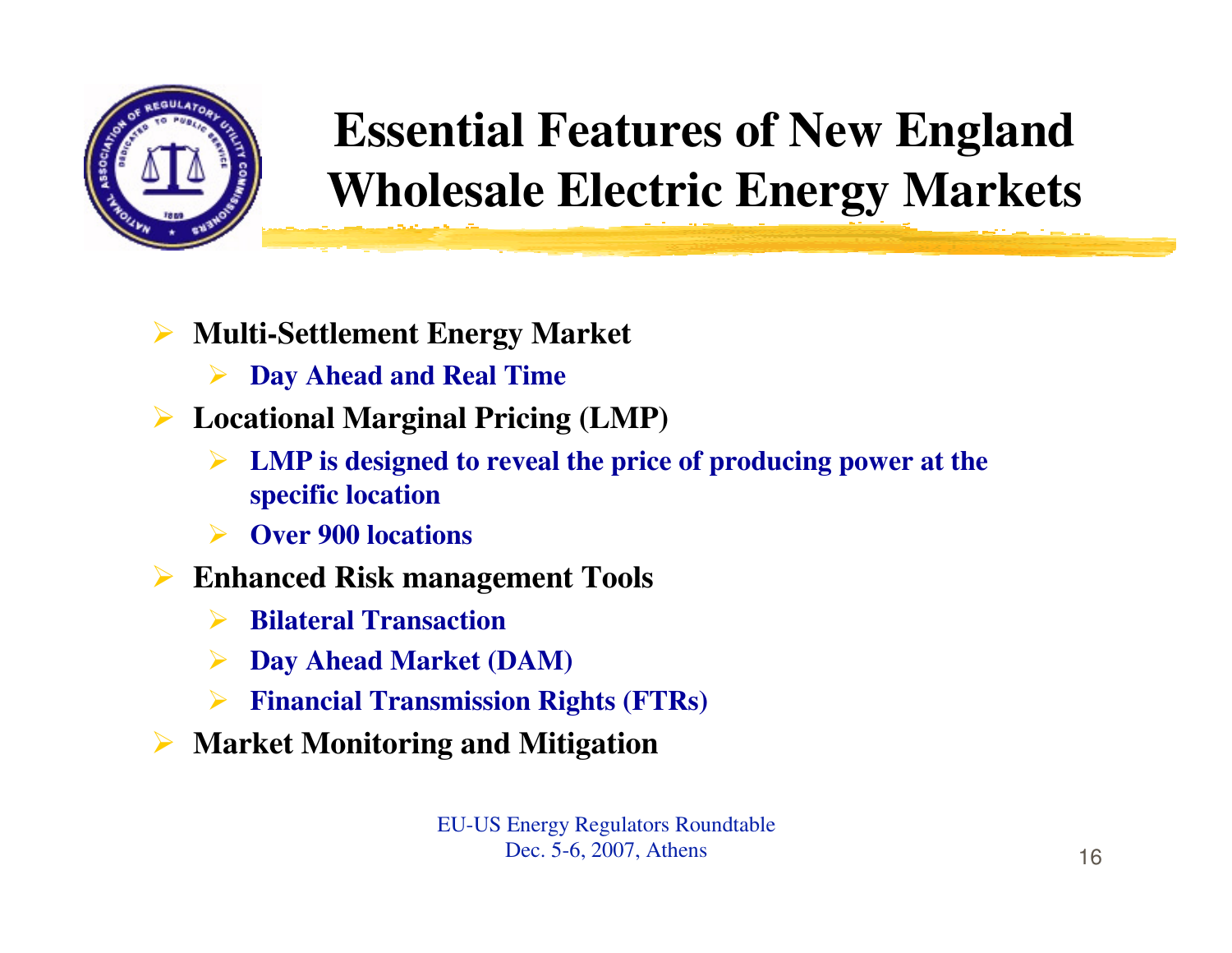

# **Ancillary Services Markets**

**Services that ensure reliability & support transmission**

 **May include: load regulation, spinning reserve, non-spinning reserve, replacement reserve, and voltage support**

#### $\sum_{i=1}^{n}$ **Markets**

- **Forward Reserve Market**
- **Regulation Market**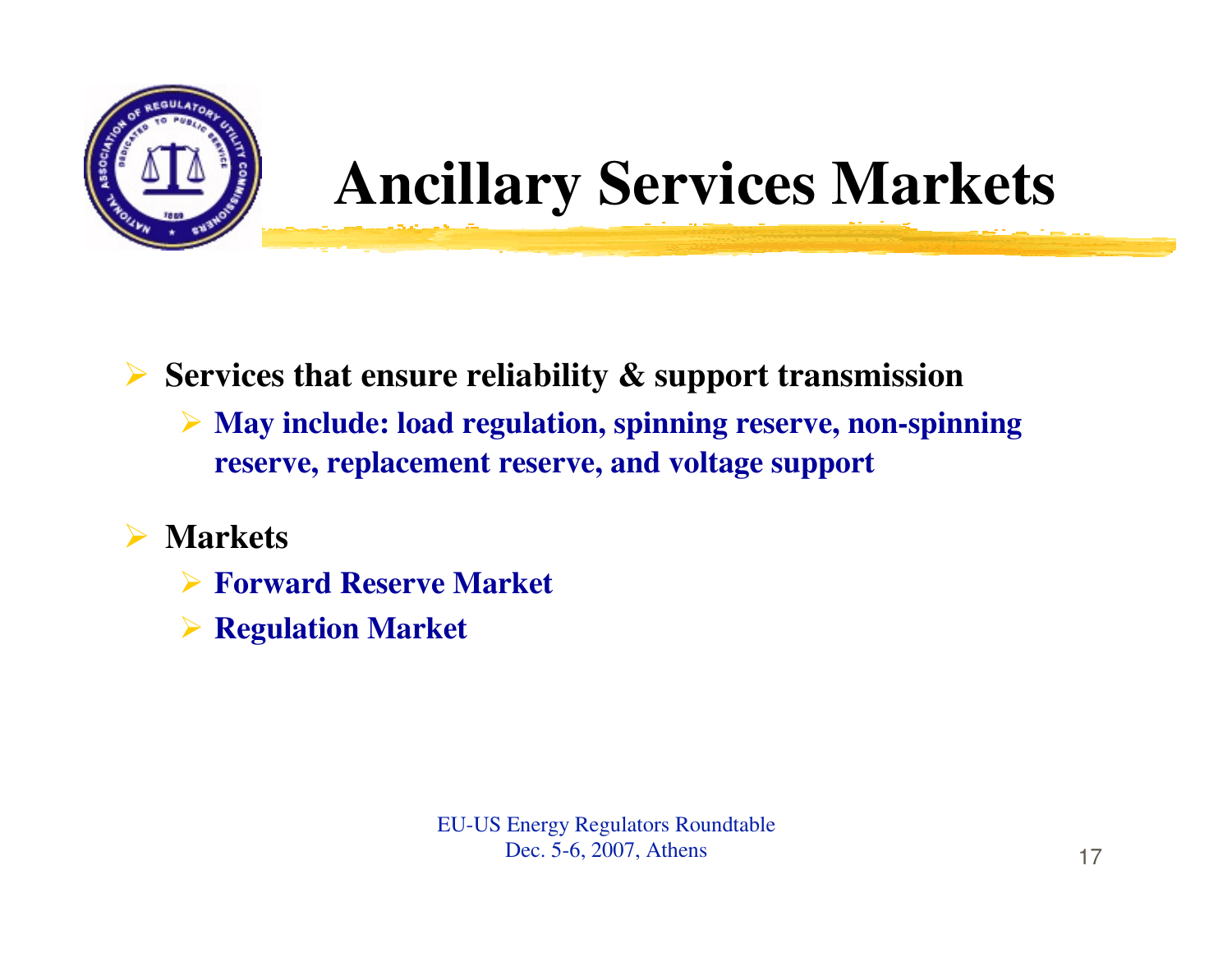

## **Forward Capacity Market (FCM) Objectives**

- $\blacktriangleright$  **Procure enough capacity to meet New England's forecasted Installed capacity Requirements three years in the future**
- $\blacktriangleright$  **Select a portfolio of Supply & Demand Resources through a competitive Forward Capacity Auction (FCA) process**
	- $\blacktriangleright$  **The selected Supply & Demand Resources are paid the market clearing price**
- **Provide a long-term (up to 5 years) commitment to Supply & Demand Resources to encourage investment**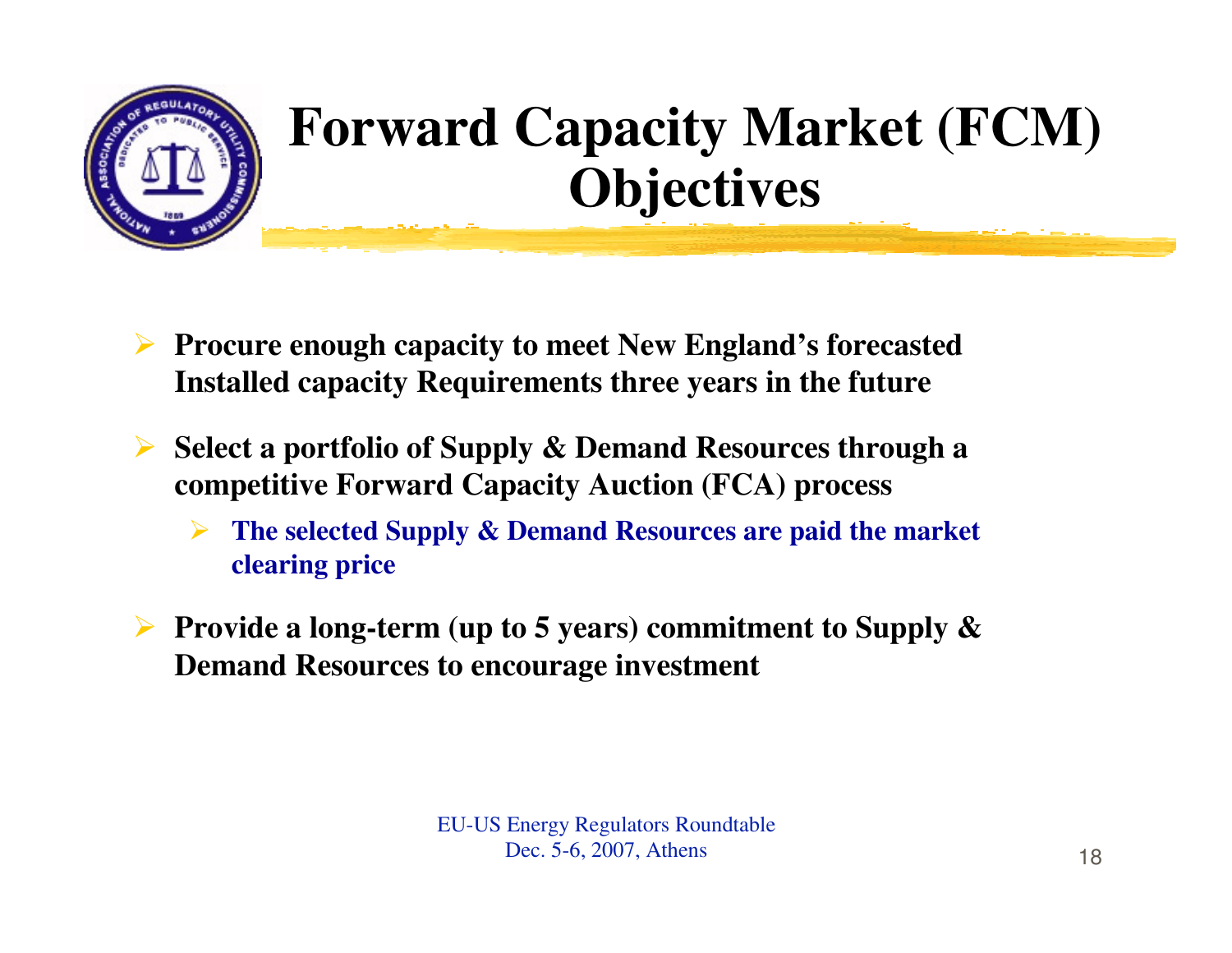



- **Makes assessments on annual and on-going basis detailing the needs of the power system today and in the future**
- $\blacktriangleright$  **Creates a Regional System Plan (RSP) to preserve reliability**
	- $\blacktriangleright$  **current plan includes approximately 250 transmission projects, with a cost estimate of between \$1.5 billion and \$3 billion**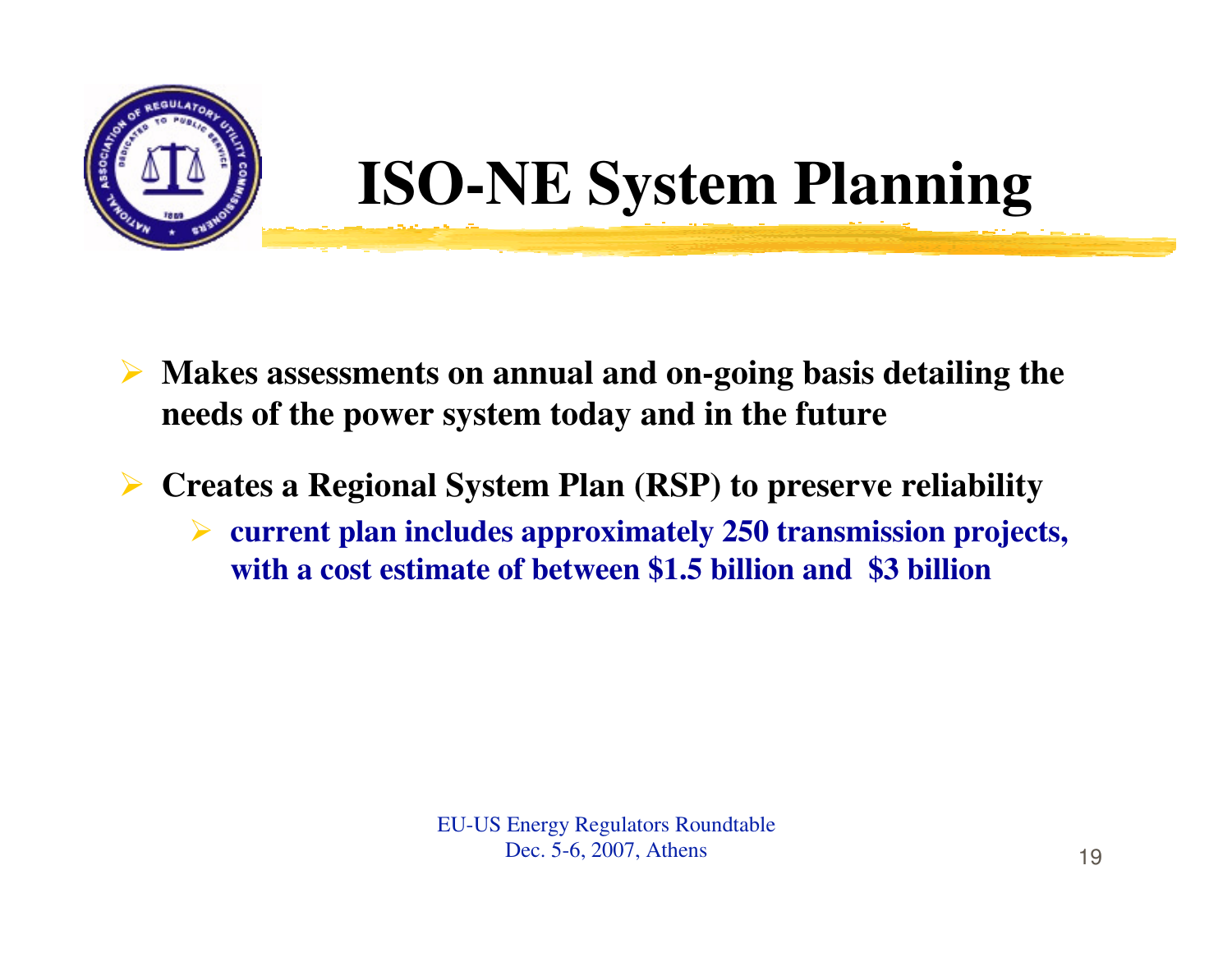

## **Role of the New England Power Pool (NEPOOL)**

- **Voluntary association of 300 Participants that buy and sell in New England's wholesale markets**
- **Primary stakeholder advisory group to ISO-NE**
- **Six Sectors of NEPOOL**
	- $\sum_{i=1}^{n}$ **End User**
	- $\blacktriangleright$ **Publicly-Owned Entity**
	- $\blacktriangleright$ **Supplier**
	- $\blacktriangleright$ **Transmission**
	- **Generation**
	- $\blacktriangleright$ **Alternative Resources**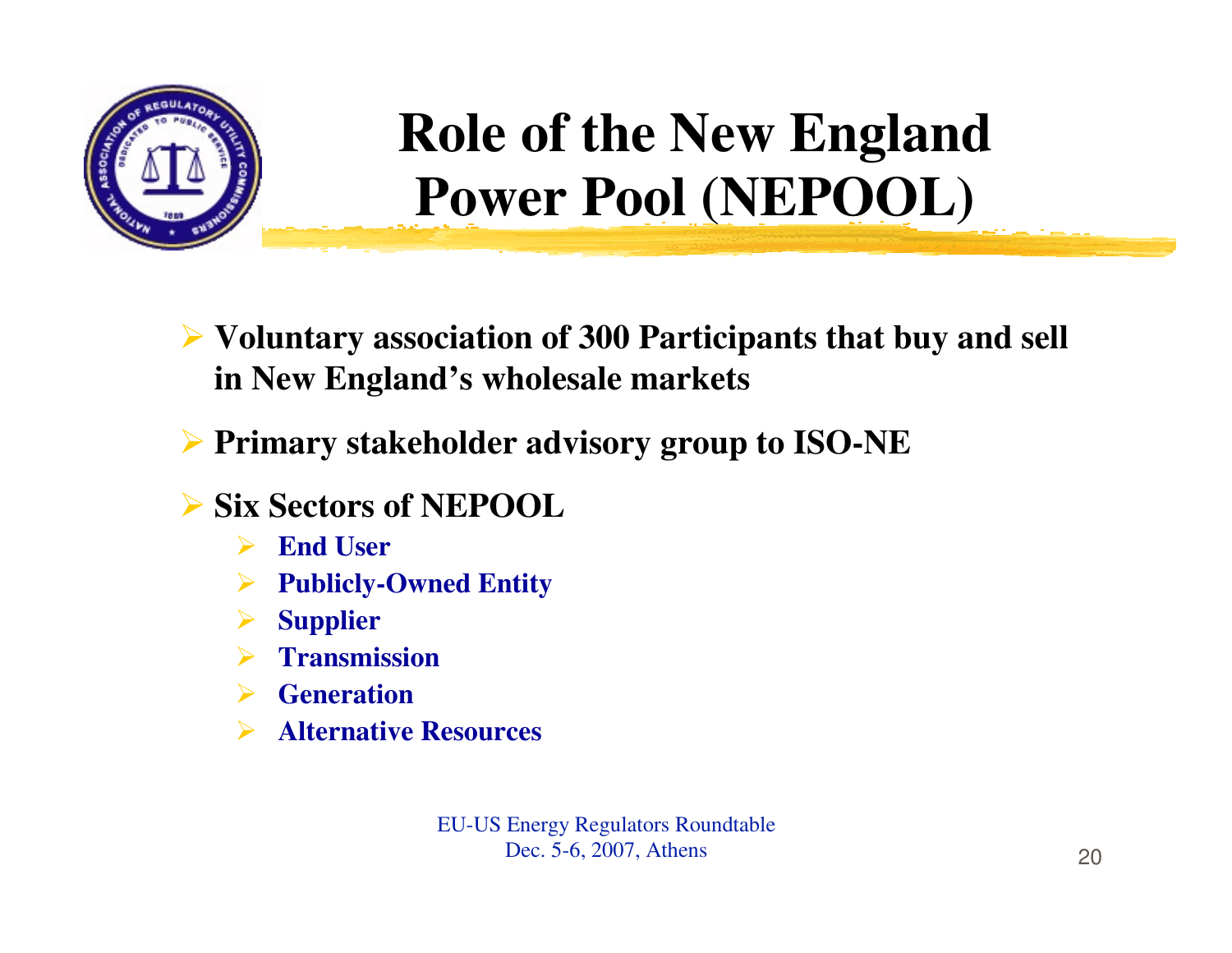

### **New England Conference of Public Utility Commissioners Role in RTO**

- **New England Conference of Public Utility Commissioners (NECPUC)**
	- $\blacktriangleright$  **A non-profit corporation comprising the utility regulatory bodies of the 6 New England states (Connecticut, Maine, Massachusetts, New Hampshire, Rhode Island, Vermont).**
	- $\blacktriangleright$  **Represents the policy perspectives of the New England Governors & their collective interests in promoting a regional electric system that assures the lowest reasonable long-term cost for customers while maintaining reliable service & environmental quality**
	- $\blacktriangleright$  **Each state may have one or more representatives appointed by each Governor, but each state will have a single undivided vote to cast in arriving at NESCOE determinations**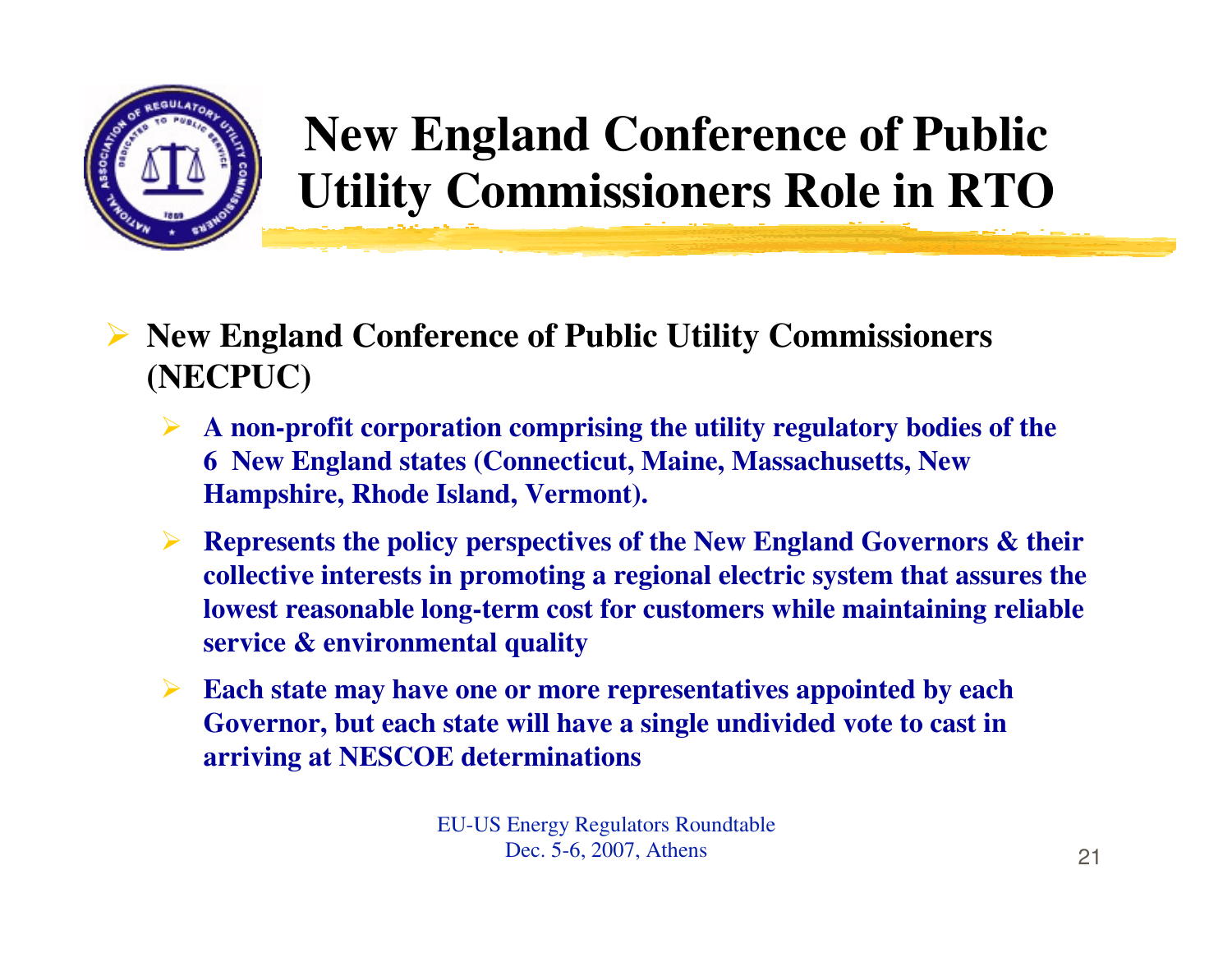

## **New England States Committee On Electricity Role in RTO**

- $\blacktriangleright$  **New England States Committee On Electricity (NESCOE)**
	- $\blacktriangleright$  **Establishes formal role for states participation on an ongoing basis in the decision-making process of the RTO**
	- $\blacktriangleright$  **Represent the policy perspectives of the New England Governors & their collective interests in promoting a regional electric system that assures the lowest reasonable long-term cost for customers while maintaining reliable service & environmental quality**
	- $\blacktriangleright$  **Each state may have one or more representatives appointed by each Governor, but each state will have a single undivided to cast in arriving at NESCOE determinations**
	- $\blacktriangleright$  **States will have process for input on Resource Adequacy and System Planning & Expansion**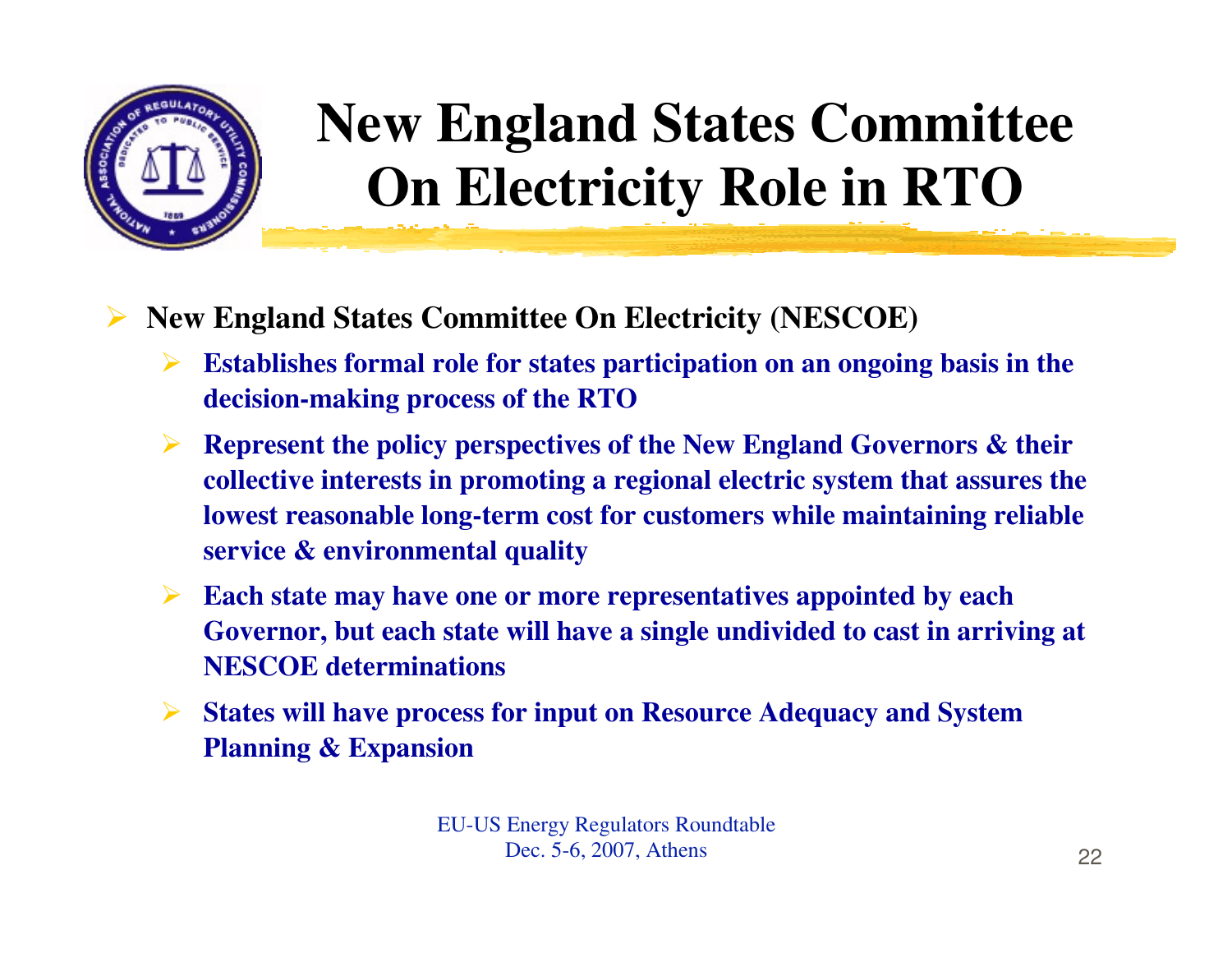

# **FERC Advanced Notice Of Proposed Rule Making**

**Advance Notice of Proposed Rulemaking (ANOPR), June 22, 2007Wholesale Competition in Regions with Organized Electric Markets**

- $\blacktriangleright$  **FERC identified specific concerns and presented preliminary views on proposed reforms in four areas:**
	- **Role of demand response in organized markets**
	- **Increasing opportunities for long-term power contracts**
	- **Strengthening market monitoring**
	- **Responsivesness of RTOs to customers and other stakeholders**
- **FERC accepted comments from numerous organizations, including NA DIIC and NECDIIC and will review these to determine whether NARUC and NECPUC, and will review these to determine whether to issue a NOPR**